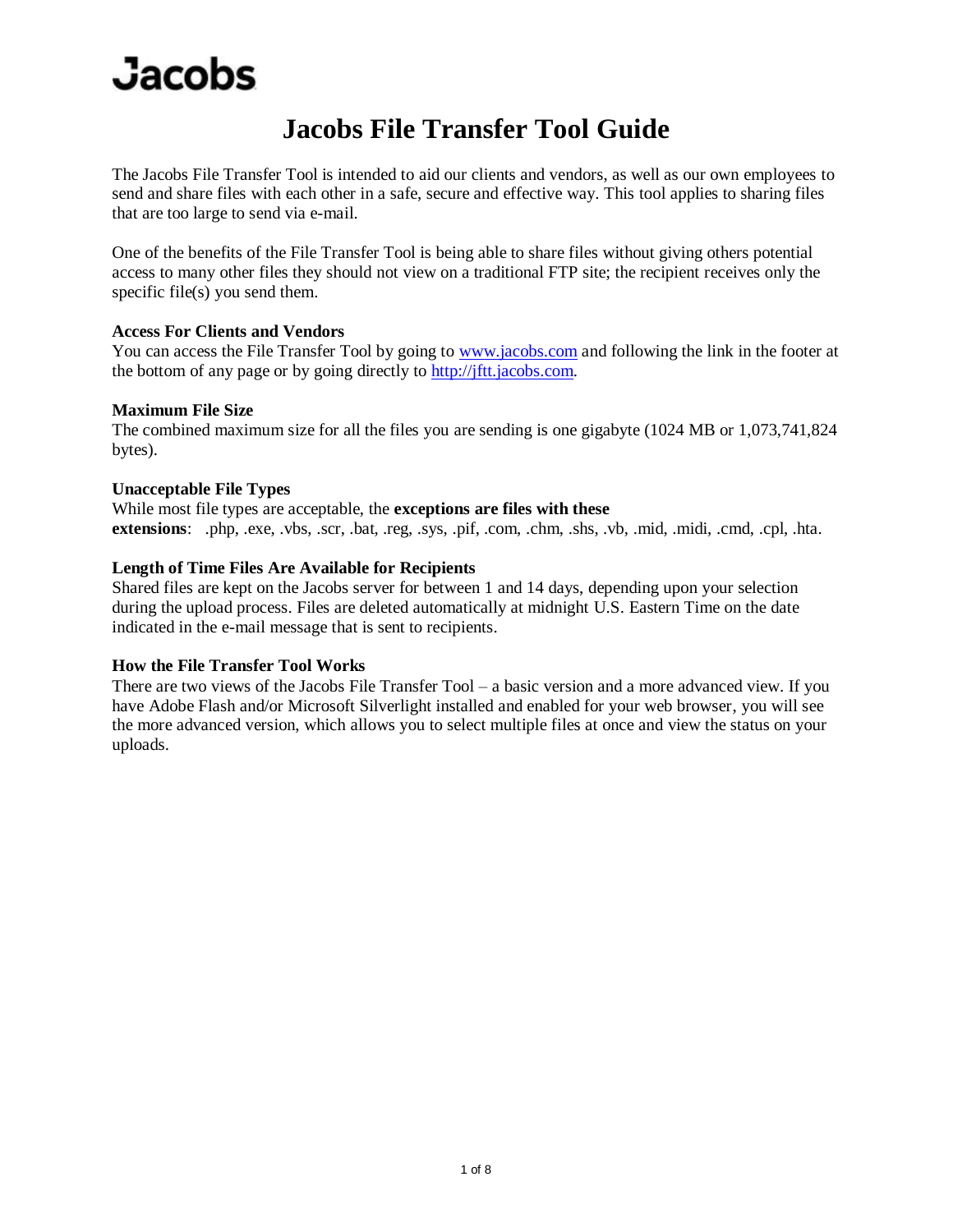Before you begin, you must agree to the terms and conditions. Then there are three steps. For Clients and Vendors (and Jacobs' personnel not accessing through JacobsConnect), there is an additional step in the beginning, entering your contact information. All other steps remain the same. Note: The View Report button is only available to Jacobs' users accessing through JacobsConnect.

The Jacobs File Transfer Tool (JFTT) is intended to aid our clients and vendors, as well as our own employees to send and share files with each other in a safe, secure, and effective way. Use this tool to share files that are too large to send via e-mail.

Unauthorized or inappropriate use of this program is prohibited.

- . The Jacobs File Transfer Tool (JFTT) is intended solely for the use of Jacobs' employees, clients, and business partner to transfer business related materials.
- . Submissions via the JFTT may be logged.
- · Submitters (Jacobs' employees, clients, and business partners) are required to take reasonable steps to ensure the files they send via the JFTT are not infected with malicious software. Use of the JFTT is construed as a representation by the submitter that any such reasonable steps have been taken.
- . Use of this system is an acknowledgement by the sender that no contractual or other legal requirements pertaining to the information being sent are being violated. You must accept the terms below in order to use JFIT.
- . Confidential or Proprietary Information The File Transfer Tool may not be used to transfer, send or share clientconfidential or client-proprietary files or documents with anyone other than Jacobs and the client who owns the documents. Any information furnished by a client or that is developed by Jacobs' at a client's expense or for a client's project should be considered confidential and proprietary to the client.
- . Export Control Considerations The File Transfer Tool may not be used to transfer, send or share any information or data which is subject to Export Controls or have any marking or statement indicating that the document is subject to government approval prior to release. As a general matter, information or data related to military products or services or products or services that have both military and commercial application may not be transferred, sent or shared using the File Transfer Tool.
- . Privacy Considerations Our employees have a right to have their personal information treated as private. The File Transfer Tool may not be used to transfer, send or share any document that contains personal information including but not limited to salary, benefits, illnesses, deaths, family matters, or personal financial matters identifiable with or which could be linked to an individual.
- . Obscene or Inappropriate Material The File Transfer Tool is intended for business purposes only and may not be used to transfer, send or share personal documents including but not limited to material that is obscene, or sexually or racially or provocative or that contains a religious, spiritual or political messages or that pursuant community standards is offensive to any group, individual, association or organization.



#### **Step 1: Enter your contact information**

This step only applies to clients and vendors, or to Jacobs' employees not accessing through JacobsConnect. You will have to enter some contact information, then click the Next button.

| be zipped together for transfer. |            |             | This tool provides an easy way to send files to Jacobs' employees, clients, and business partners. Most file types are acceptable<br>(Word, CAD, PPT, PSD, PDF, etc.). Check the User Guide for file types that are not acceptable. You can send multiple files. They will |
|----------------------------------|------------|-------------|----------------------------------------------------------------------------------------------------------------------------------------------------------------------------------------------------------------------------------------------------------------------------|
| <b>Sender Information</b>        |            |             |                                                                                                                                                                                                                                                                            |
| *Full name<br><b>My Name</b>     |            |             |                                                                                                                                                                                                                                                                            |
| *E-mail address                  |            |             |                                                                                                                                                                                                                                                                            |
| my.email@company.com             |            |             |                                                                                                                                                                                                                                                                            |
| *Phone number                    |            |             |                                                                                                                                                                                                                                                                            |
| 555.867.5309                     |            |             |                                                                                                                                                                                                                                                                            |
| *Company name                    |            |             |                                                                                                                                                                                                                                                                            |
| Company                          |            |             |                                                                                                                                                                                                                                                                            |
| *Required Field                  |            |             |                                                                                                                                                                                                                                                                            |
| <b>User quide</b>                | New upload | <b>Next</b> |                                                                                                                                                                                                                                                                            |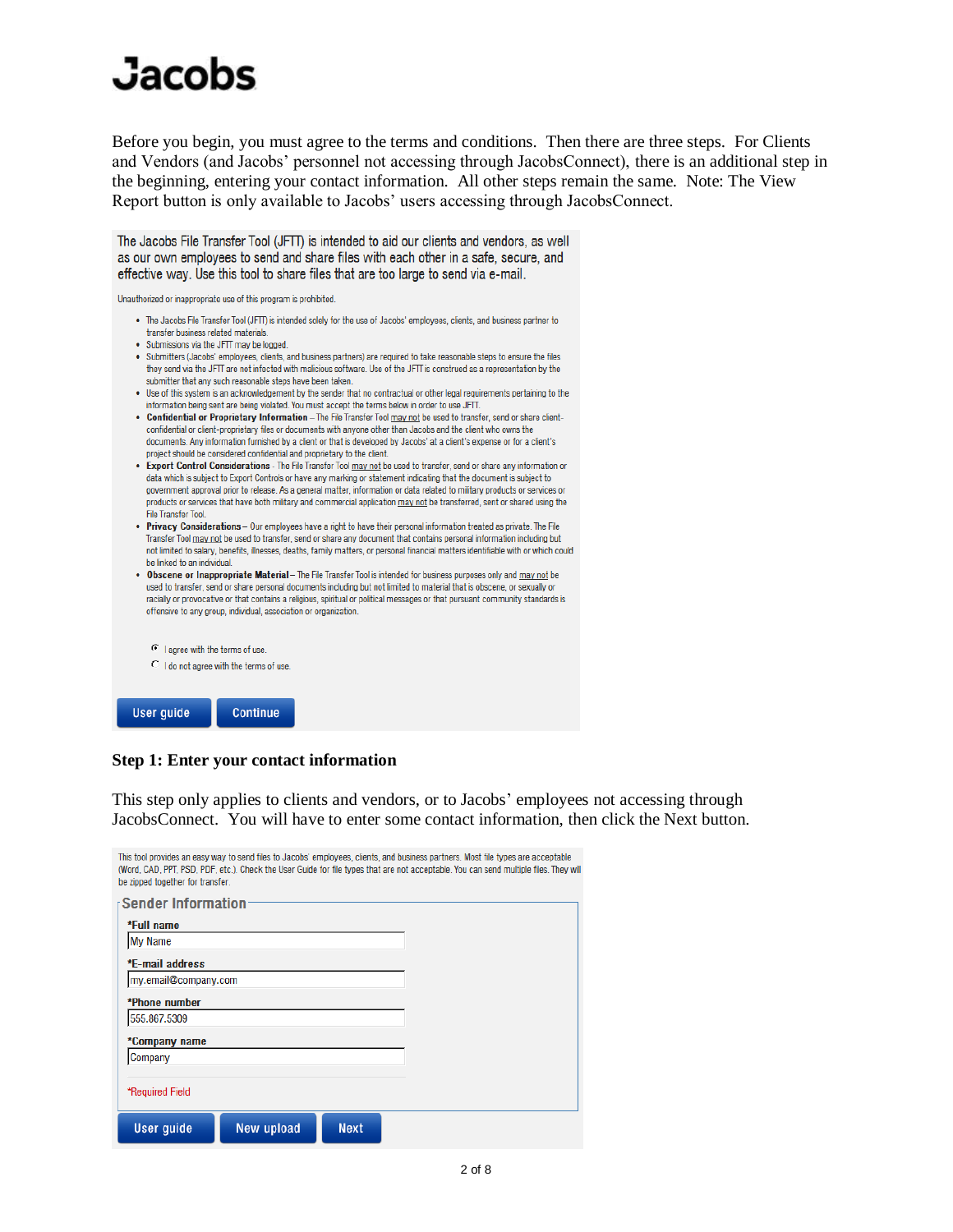#### **Step 2: Verify that you are not a robot**

This step only applies to clients and vendors, or to Jacobs' employees not accessing through JacobsConnect. You will need to enter the code displayed to prove you are not a robot.

Please validate that you are not a robot by entering the text.

| Enter the above code here: 82E9K<br>Can't read? Try different words. |                    |            |             |
|----------------------------------------------------------------------|--------------------|------------|-------------|
| <b>User guide</b>                                                    | <b>View report</b> | New upload | <b>Next</b> |

### **Step 3: Enter recipient e-mail addresses**

Only internet-style e-mail addresses (e.g. [some.body@company.com\)](mailto:some.body@company.com) are accepted. Clients, vendors, and Jacobs' employees not accessing through JacobsConnect must include at least one Jacobs recipient in the list. Multiple addresses can be added at once but must be separated by semicolons (e.g. [first.person@jacobs.com;second.person@jacobs.com\)](mailto:first.person@jacobs.com;second.person@jacobs.com).

| $\sqrt{\phantom{a}}$ Recipient Information                                                                                                                                                                                                             |            |                       |             |  |  |  |  |  |  |
|--------------------------------------------------------------------------------------------------------------------------------------------------------------------------------------------------------------------------------------------------------|------------|-----------------------|-------------|--|--|--|--|--|--|
| *F-mail addresses                                                                                                                                                                                                                                      |            | $C$ To $C$ Cc $C$ Bec |             |  |  |  |  |  |  |
| <b>Add</b><br>some.body@jacobs.com                                                                                                                                                                                                                     |            |                       |             |  |  |  |  |  |  |
| Enter recipient(s) e-mail addresses. Click add button. Separate multiple addresses with semi-colons.<br>You will be sent a receipt e-mail when your recipient(s) click the link they receive in the notification e-<br>mail.<br><b>Selected Emails</b> |            |                       |             |  |  |  |  |  |  |
| To: some.body@some.company.com<br>remove                                                                                                                                                                                                               |            |                       |             |  |  |  |  |  |  |
| *Required Field                                                                                                                                                                                                                                        |            |                       |             |  |  |  |  |  |  |
| User guide                                                                                                                                                                                                                                             | New upload | <b>Previous</b>       | <b>Next</b> |  |  |  |  |  |  |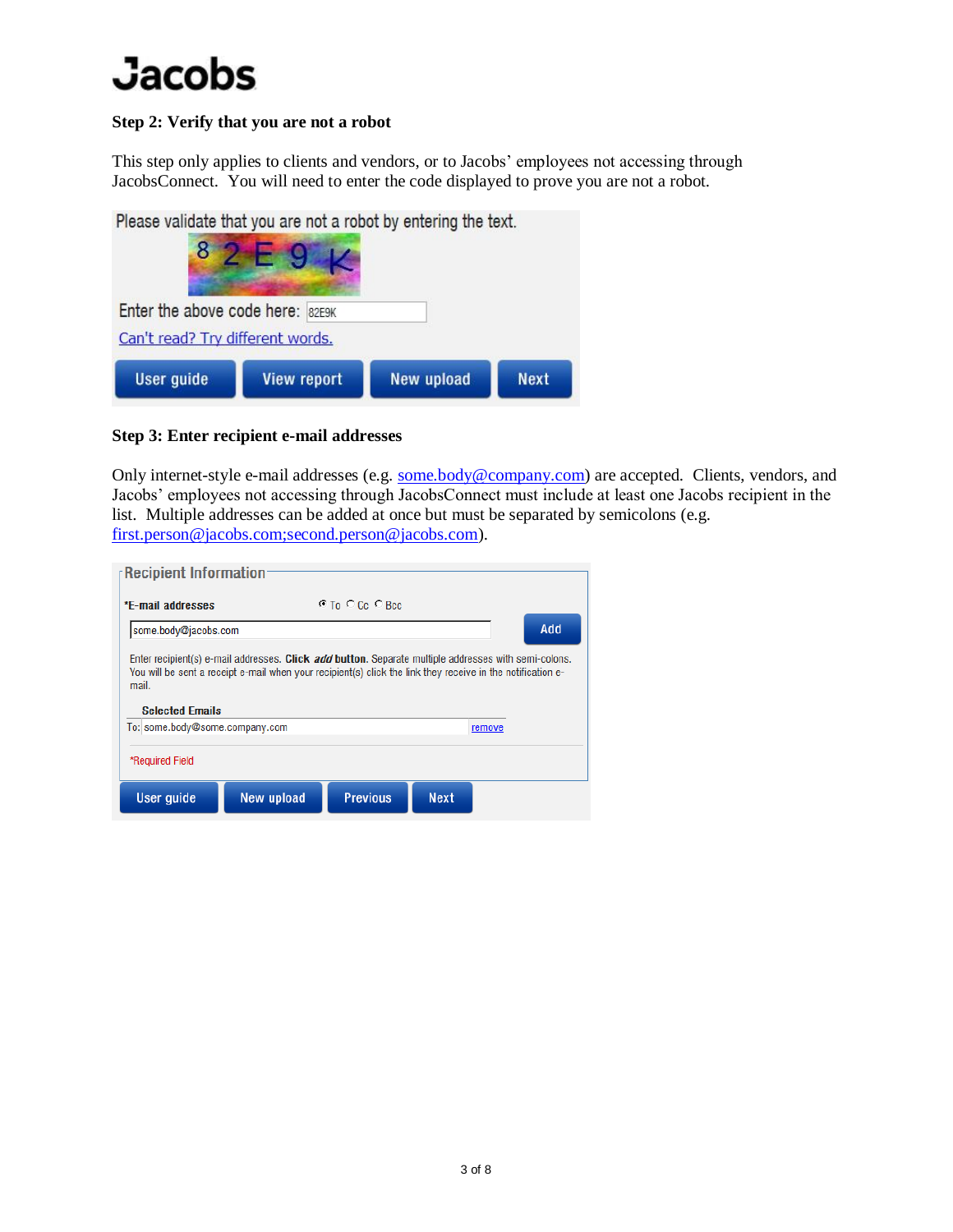#### **Step 4: Specify transfer options**

| $\mathsf \tau$ Transfer Options-                                                                                                                                                                                                                                                                                                                                                                                                                                                                                                                                                                  |                                                                                                         |                   |                 |             |  |  |  |  |
|---------------------------------------------------------------------------------------------------------------------------------------------------------------------------------------------------------------------------------------------------------------------------------------------------------------------------------------------------------------------------------------------------------------------------------------------------------------------------------------------------------------------------------------------------------------------------------------------------|---------------------------------------------------------------------------------------------------------|-------------------|-----------------|-------------|--|--|--|--|
| <b>Expiration Date</b><br>Number of days this file set will be available<br>$\bigcirc$ 1 Dav<br>$\circ$ 5 Days<br>$\bullet$ 7 Days<br>$\bigcirc$ 10 Days<br>$\bigcirc$ 15 Days<br>Note: Expired files are deleted from our server.<br>Encrypt with a password (required)<br>For added security, enter a password below to encrypt your files. Passwords must be between 8 and 79<br>characters in length. You will have to provide any recipients with the password via other means (e.g.<br>telephone call) in order for them to decrypt the files. Please note that if you choose to use strong |                                                                                                         |                   |                 |             |  |  |  |  |
|                                                                                                                                                                                                                                                                                                                                                                                                                                                                                                                                                                                                   | encryption, recipients may require a 3rd party application such as 7-Zip or WinZip in order to decrypt. |                   |                 |             |  |  |  |  |
| Password<br>GoodC0d3                                                                                                                                                                                                                                                                                                                                                                                                                                                                                                                                                                              |                                                                                                         |                   |                 |             |  |  |  |  |
| <b>Encryption Strength</b>                                                                                                                                                                                                                                                                                                                                                                                                                                                                                                                                                                        | weak $\mathbf v$                                                                                        |                   |                 |             |  |  |  |  |
| <b>Subject</b><br>Enter a customized subject line for the email, if desired. A default subject line will be automatically<br>generated if you do not.                                                                                                                                                                                                                                                                                                                                                                                                                                             |                                                                                                         |                   |                 |             |  |  |  |  |
|                                                                                                                                                                                                                                                                                                                                                                                                                                                                                                                                                                                                   |                                                                                                         |                   |                 |             |  |  |  |  |
| <b>Notes</b><br>Add notes or instructions to be included in the e-mail.                                                                                                                                                                                                                                                                                                                                                                                                                                                                                                                           |                                                                                                         |                   |                 |             |  |  |  |  |
| <b>User guide</b>                                                                                                                                                                                                                                                                                                                                                                                                                                                                                                                                                                                 | <b>View report</b>                                                                                      | <b>New upload</b> | <b>Previous</b> | <b>Next</b> |  |  |  |  |

For added security, you must enter a password to have the files automatically encrypted. If you do so, you will have to provide the password to the recipient(s) via other means. To improve security even further, you can optionally choose the "strong" option for encryption strength, but please note that to decrypt the files your recipient(s) will require a  $3<sup>rd</sup>$  party application such as 7-Zip or WinZip.

#### **Step 5: Select files**

You can select one or more files to upload. Check the "Finish and send when uploads are complete" box if you'd like to complete the transfer as soon as files have uploaded, or leave it unchecked if you may be making multiple selections.

If you have Microsoft Silverlight and/or Adobe Flash installed and enabled in your web browser, you'll see the screen below, and will be able to select multiple files at once by clicking the "Select and upload" button.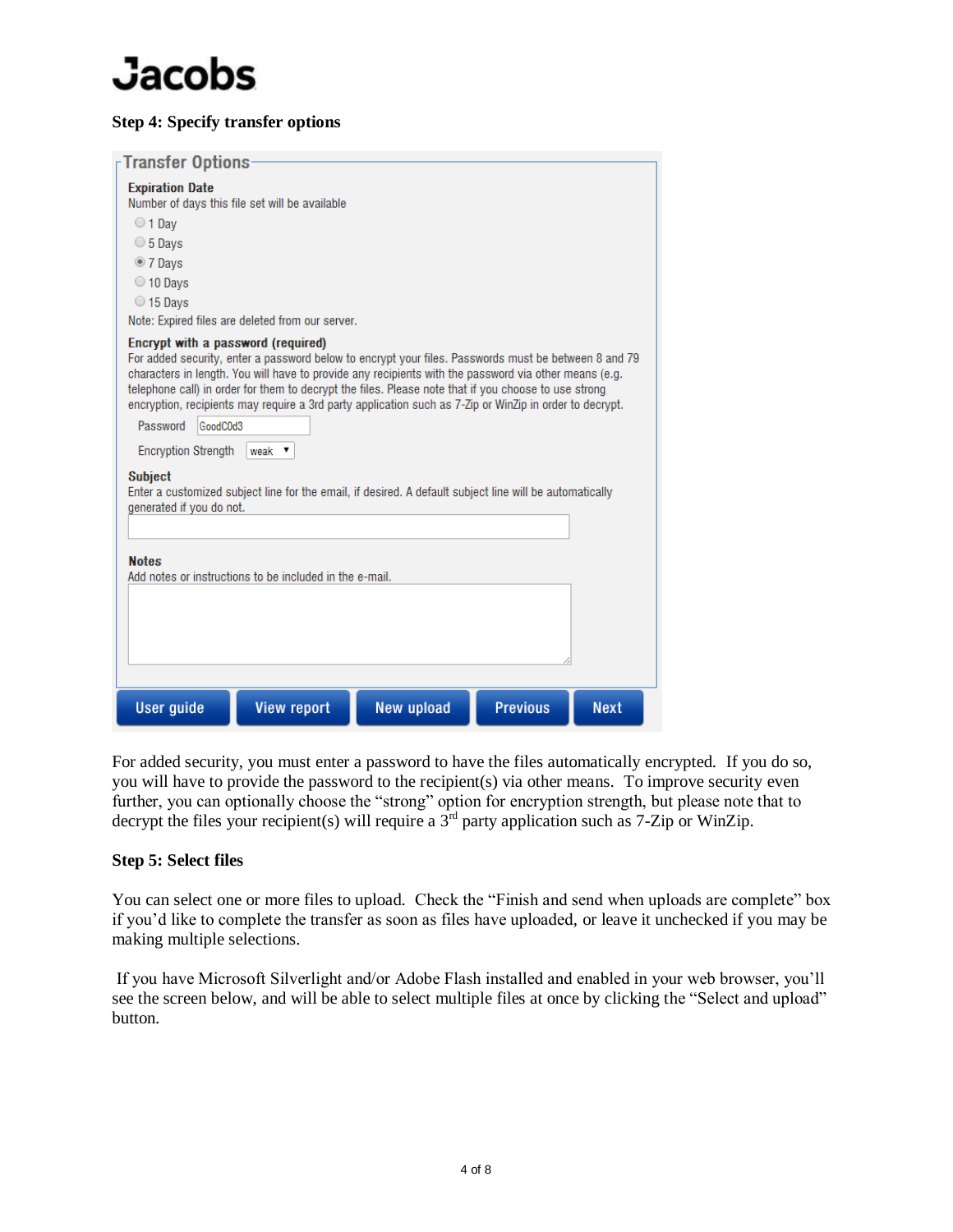I Inload Files Select the file(s) you wish to transfer. Use the Select and Upload button to select one or more files to upload. If you check the Finish and send when uploads are complete box then the uploaded files will be processed and e-mail links will be sent to recipients automatically, otherwise you must click the Finish button. Please note that the combined size for all files may not exceed 1,024 MB. Select and upload Finish and send when uploads are complete  $\Box$ User guide **New upload Previous Next** 

Otherwise, you will see the screen below. You will be able to upload multiple files, but must select each file one at a time by clicking the "Choose File" button. Once all files have been selected, click the Continue or Next button to have them upload.



### **Sharing Multiple Files**

The Jacobs File Transfer Tool allows all users to send multiple files to multiple recipients. **\*** *Tip for sending files to multiple recipients without having to constantly re-enter their e-mail addresses each time,* Store the e-mail address in a Word document or text file, separating each address with a semi-colon. You can then copy the list of addresses from the Word document or text file into the Jacobs File Transfer Tool during Step Three for clients and vendors or Step Two for Jacobs employees.

### **Additional Security When Sending**

The File Transfer Tool has built-in support for password-protecting and encrypting the contents of the ZIP file that is created from the uploaded files. The "weak" encryption strength option is supported directly by Microsoft Windows and a wide variety of 3<sup>rd</sup> party tools, but is not the strongest available. For stronger encryption, you can choose the "strong" option, which utilizes 256-bit AES encryption, but recipients will require a  $3<sup>rd</sup>$  party tool such as WinZip or 7-Zip to decrypt the file.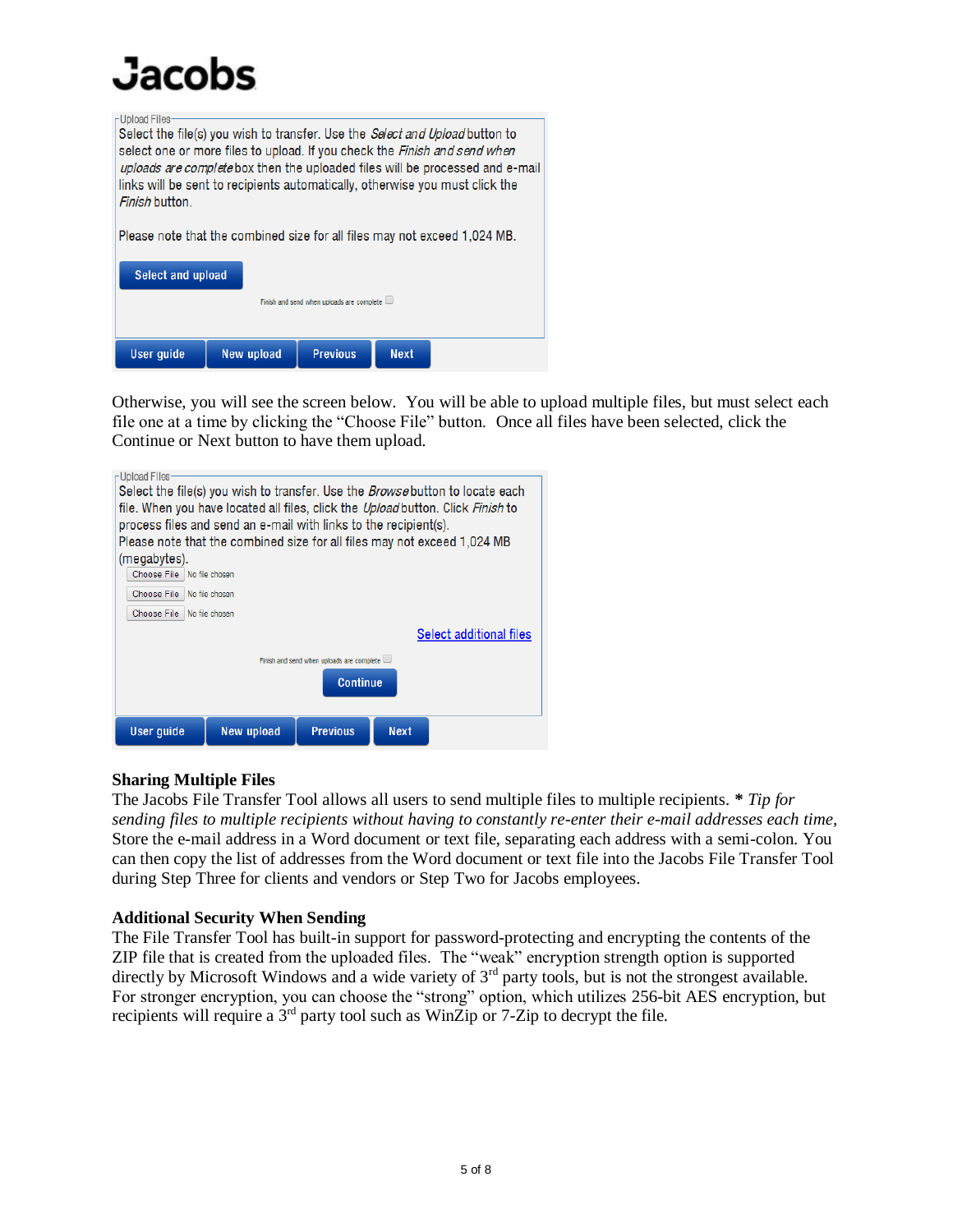### **Receiving the File(s)**

Each of your recipients will receive an email with a link to the file or files you have sent them. The link will not indicate what the real filename is. When the recipient clicks on the link to download the file, the sender will receive an email informing you of the receipt.

### **For Jacobs Employees – Use of the File Transfer Tool**

#### **Access For Jacobs Employees**

You can access the File Transfer Tool by going to JacobsConnect. Look in the left hand column in the list of Tools & Applications. See screen capture below. If you cannot access it through JacobsConnect, please try the File Transfer link at the bottom of [www.jacobs.com](http://www.jacobs.com/) or go directly to [http://jftt.jacobs.com.](http://jftt.jacobs.com/)



### **Viewing Past Transfers**

If you are accessing the File Transfer Tool from within the Jacobs network, you can view a report of all the files you have previously transferred by simply clicking the "View Report" button at the top of the page. To find out who has downloaded the transfer, click the "View Report" button in the "Received by" column. It will display the list of recipients and which of them have downloaded the transfer. Please note that if a recipient forwards the download link to others, it will appear as if those others are the recipient. Please note that this feature is only available to Jacobs employees on the Jacobs network accessing the File Transfer Tool through JacobsConnect.

| File Transfers sent by                             |                               |               |                    |               |  |                   |  |  |
|----------------------------------------------------|-------------------------------|---------------|--------------------|---------------|--|-------------------|--|--|
| Please note that all times are in US Eastern Time. |                               |               |                    |               |  |                   |  |  |
|                                                    | Date Sent Expiration/Deletion | Delete        | Received by        | Subject Notes |  | File(s) Sent      |  |  |
| 1/22/2014<br>5:01:40<br>PM                         | 1/30/2014 5:01:40<br>PM       | <b>Delete</b> | <b>View report</b> |               |  |                   |  |  |
| 1/22/2014<br>1:05:29<br>PM                         | 1/30/2014 1:05:29<br>PM       | <b>Delete</b> | View report        |               |  | <b>SERVANNARY</b> |  |  |
| 12/2/2013<br>2:11:11<br>PM                         | 12/10/2013<br>2:11:11 PM      |               | <b>View report</b> |               |  |                   |  |  |
| 12/2/2013<br>1:34:44<br>PM                         | 12/10/2013<br>1:34:44 PM      |               | <b>View report</b> |               |  |                   |  |  |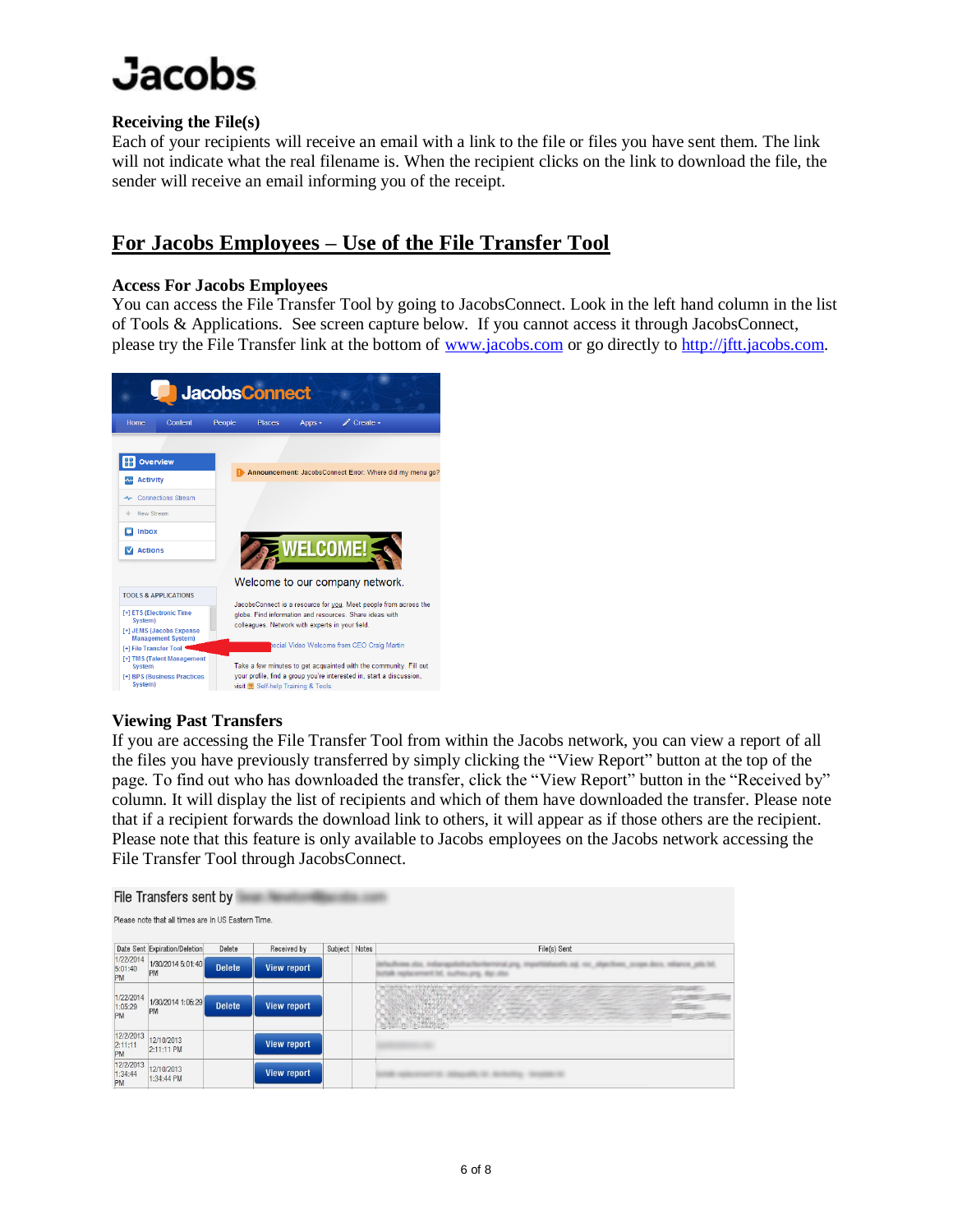| <b>File Transfer Receipts</b> |                |                      |                                                                               |      |  |      |  |  |  |  |
|-------------------------------|----------------|----------------------|-------------------------------------------------------------------------------|------|--|------|--|--|--|--|
| Date                          |                | 1/22/2014 5:01:40 PM |                                                                               |      |  |      |  |  |  |  |
| <b>Expiration Duration</b> 7  |                |                      |                                                                               |      |  |      |  |  |  |  |
| Deleted                       |                |                      |                                                                               |      |  |      |  |  |  |  |
| <b>Deletion Reason</b>        |                |                      |                                                                               |      |  |      |  |  |  |  |
| <b>Sender Email</b>           |                |                      |                                                                               |      |  |      |  |  |  |  |
| Subject                       |                |                      |                                                                               |      |  |      |  |  |  |  |
| <b>Notes</b>                  |                |                      |                                                                               |      |  |      |  |  |  |  |
| <b>Files Sent</b>             |                | state and            | <b>E.PTG. 171</b>                                                             |      |  |      |  |  |  |  |
| <b>Status</b>                 | <b>SUCCESS</b> |                      |                                                                               |      |  |      |  |  |  |  |
| Recipients                    |                |                      |                                                                               |      |  |      |  |  |  |  |
| <b>Recipient Email</b>        |                |                      | First Download Attempted Total Download Attempts Notify status Receipt status |      |  |      |  |  |  |  |
|                               |                | 1/22/2014 5:02:38 PM | l1                                                                            | sent |  | sent |  |  |  |  |
| User guide                    |                | <b>View report</b>   | New upload                                                                    |      |  |      |  |  |  |  |

#### **Deleting a Mistaken Transfer**

As a Jacobs employee using the system, you have the ability to delete a transfer. In the event that you have mistakenly uploaded the wrong files or misdirected them to the wrong recipients, you can delete the transfer and prevent additional downloads.

- 1. Click "View Report" button at the top.
- 2. Locate the transfer you wish to delete.
- 3. Click the "Delete" button beside the transfer.
- 4. You will be prompted to confirm the deletion.

Please note that if you have already deleted a transfer, or if it has already been transfered, then the "Delete" button will not be available. You can only delete transfers you created. Also, this feature is only available to Jacobs users connecting from within the Jacobs network.

#### **Frequently Asked Questions For Jacobs Employees**

#### **1. How can I access the Jacobs File Transfer Tool from outside the Jacobs network?**

Go to www.jacobs.com and follow the File Transfer link (or go directly to [http://jftt.jacobs.com\)](http://jftt.jacobs.com/). If you are logging into JacobsConnect remotely to use the Jacobs File Transfer Tool and you are encountering problems, please try this approach.

#### **2. How can I let clients and vendors use the File Transfer Tool to send files to me?**

If you would like to have client, vendors, or other outside parties send you a file, they can go to www.jacobs.com and follow the File Transfer link (or go directly to [http://jftt.jacobs.com\)](http://jftt.jacobs.com/). See the "For Clients and Vendors" section, below.

#### **3. I just realized I uploaded the wrong files, or sent them to the wrong person. What do I do?**

See the "Deleting a Mistaken Transfer" section, above. If the View Report button is not available because you are accessing the File Transfer Tool remotely, please contact JFTT support via e-mail at it- $\text{if}$ tt $\omega$  jacobs.com and we will attempt to delete the file(s) before recipients download them.

#### **4. How can I send files to multiple recipients without having to constantly re-enter their e-mail addresses each time?**

Store the e-mail address in a Word document or text file, separating each address with a semi-colon. You can then copy the list of addresses from the Word document or text file into the Jacobs File Transfer Tool during Step One or Step Two for external users.